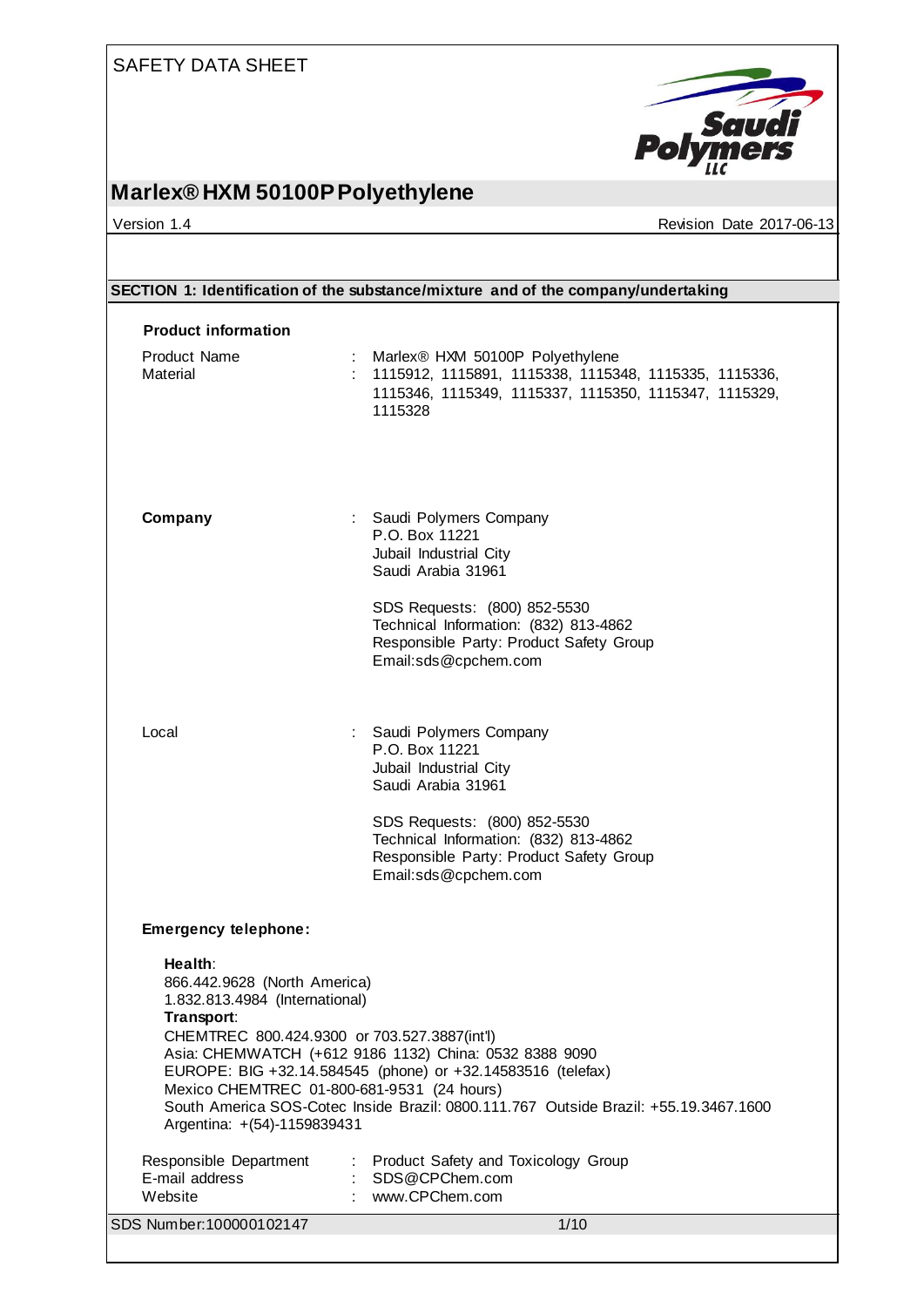MEDICAL APPLICATION CAUTION: Do not use this material in medical applications involving permanent implantation in the human body or permanent contact with internal body fluids or tissues fluids or tissues.

Do not use this material in medical applications involving brief or temporary implantation in the human body or contact with internal body fluids or tissues unless the material has been provided directly from Chevron Phillips Chemical Company LP or its legal affiliates under an agreement which expressly acknowledges the contemplated use.

Chevron Phillips Chemical Company LP and its legal affiliates makes no representation, promise, express warranty or implied warranty concerning the suitability of this material for use in implantation in the human body or in contact with internal body fluids or tissues.

#### **SECTION 2: Hazards identification**

**Classification of the substance or mixture Globally Harmonized System**

#### **GHS-Classification**

Not a dangerous substance according to Globally Harmonized System of Classification and Labeling of Chemicals (GHS).

#### **GHS-Labeling**

Not a dangerous substance according to Globally Harmonized System of Classification and Labeling of Chemicals (GHS).

#### **SECTION 3: Composition/information on ingredients**

| Chemical name                                       | CAS-No. / EINECS-No. | Concentration |
|-----------------------------------------------------|----------------------|---------------|
|                                                     |                      | [wt%]         |
| Polyethylene Hexene Copolymer                       | 25213-02-9           | $99 - 100$    |
| Contains no hazardous ingredients according to GHS. |                      |               |

#### **SECTION 4: First aid measures**

| If inhaled              | : Move to fresh air in case of accidental inhalation of dust or<br>fumes from overheating or combustion. If symptoms persist,<br>call a physician.                                                         |
|-------------------------|------------------------------------------------------------------------------------------------------------------------------------------------------------------------------------------------------------|
| In case of skin contact | : If the molten material gets on skin, quickly cool in water. Seek<br>immediate medical attention. Do not try to peel the solidified<br>material from the skin or use solvents or thinners to dissolve it. |
| In case of eye contact  | : In the case of contact with eyes, rinse immediately with plenty<br>of water and seek medical advice.                                                                                                     |
| If swallowed            | : Do not induce vomiting without medical advice.                                                                                                                                                           |
|                         |                                                                                                                                                                                                            |
| SDS Number:100000102147 | 2/10                                                                                                                                                                                                       |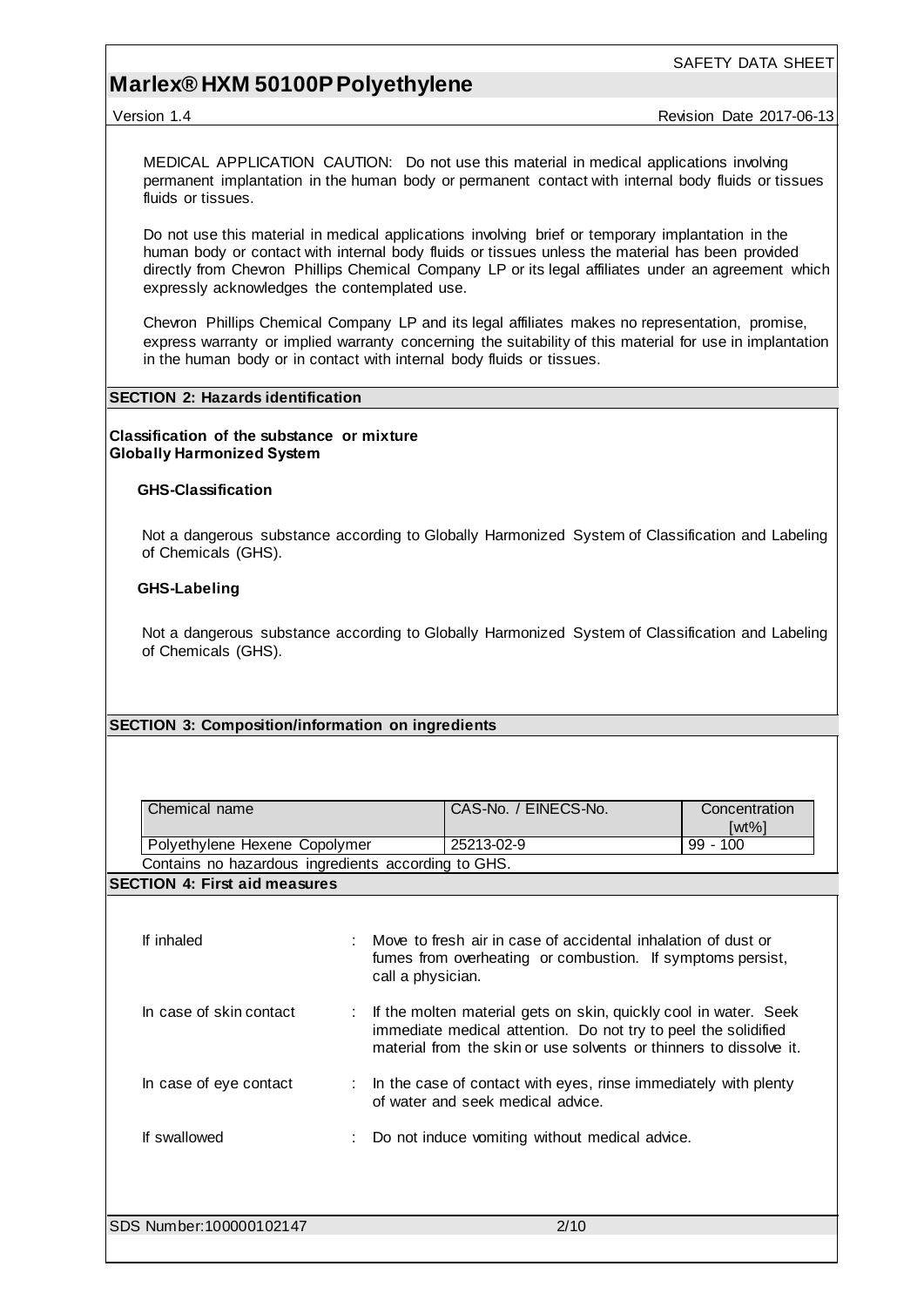Version 1.4 **Version 1.4** Revision Date 2017-06-13

SAFETY DATA SHEET

| <b>SECTION 5: Firefighting measures</b>           |                                                                                                                                                                                                                                                                                                                                                                                                                                                                                          |
|---------------------------------------------------|------------------------------------------------------------------------------------------------------------------------------------------------------------------------------------------------------------------------------------------------------------------------------------------------------------------------------------------------------------------------------------------------------------------------------------------------------------------------------------------|
| Flash point                                       | No data available                                                                                                                                                                                                                                                                                                                                                                                                                                                                        |
| Autoignition temperature                          | No data available                                                                                                                                                                                                                                                                                                                                                                                                                                                                        |
| Suitable extinguishing<br>media                   | Water. Water mist. Dry chemical. Carbon dioxide (CO2).<br>Foam. If possible, water should be applied as a spray from a<br>fogging nozzle since this is a surface burning material. The<br>application of high velocity water will spread the burning<br>surface layer. Avoid the use of straight streams that may<br>create a dust cloud and the risk of a dust explosion. Use<br>extinguishing measures that are appropriate to local<br>circumstances and the surrounding environment. |
| Specific hazards during fire<br>÷<br>fighting     | Risks of ignition followed by flame propagation or secondary<br>explosions can be caused by the accumulation of dust, e.g. on<br>floors and ledges.                                                                                                                                                                                                                                                                                                                                      |
| Special protective<br>equipment for fire-fighters | Use personal protective equipment. Wear self-contained<br>breathing apparatus for firefighting if necessary.                                                                                                                                                                                                                                                                                                                                                                             |
| Further information                               | This material will burn although it is not easily ignited.                                                                                                                                                                                                                                                                                                                                                                                                                               |
| Fire and explosion<br>protection                  | Treat as a solid that can burn. Avoid generating dust; fine dust<br>dispersed in air in sufficient concentrations, and in the<br>presence of an ignition source is a potential dust explosion<br>hazard.                                                                                                                                                                                                                                                                                 |
| Hazardous decomposition<br>products               | Normal combustion forms carbon dioxide, water vapor and may<br>produce carbon monoxide, other hydrocarbons and<br>hydrocarbon oxidation products (ketones, aldehydes, organic<br>acids) depending on temperature and air availability.<br>Incomplete combustion can also produce formaldehyde.                                                                                                                                                                                           |
| <b>SECTION 6: Accidental release measures</b>     |                                                                                                                                                                                                                                                                                                                                                                                                                                                                                          |
|                                                   |                                                                                                                                                                                                                                                                                                                                                                                                                                                                                          |
| Personal precautions                              | Sweep up to prevent slipping hazard. Avoid breathing dust.<br>Avoid dust formation.                                                                                                                                                                                                                                                                                                                                                                                                      |
| Environmental precautions                         | Do not contaminate surface water. Prevent product from<br>entering drains.                                                                                                                                                                                                                                                                                                                                                                                                               |
| Methods for cleaning up                           | Clean up promptly by sweeping or vacuum.                                                                                                                                                                                                                                                                                                                                                                                                                                                 |
| Additional advice                                 | Dust deposits should not be allowed to accumulate on<br>surfaces, as these may form an explosive mixture if they are<br>released into the atmosphere in sufficient concentration. Avoid<br>dispersal of dust in the air (i.e., clearing dust surfaces with<br>compressed air).                                                                                                                                                                                                           |
| <b>SECTION 7: Handling and storage</b>            |                                                                                                                                                                                                                                                                                                                                                                                                                                                                                          |
| <b>Handling</b>                                   |                                                                                                                                                                                                                                                                                                                                                                                                                                                                                          |
| SDS Number: 100000102147                          | 3/10                                                                                                                                                                                                                                                                                                                                                                                                                                                                                     |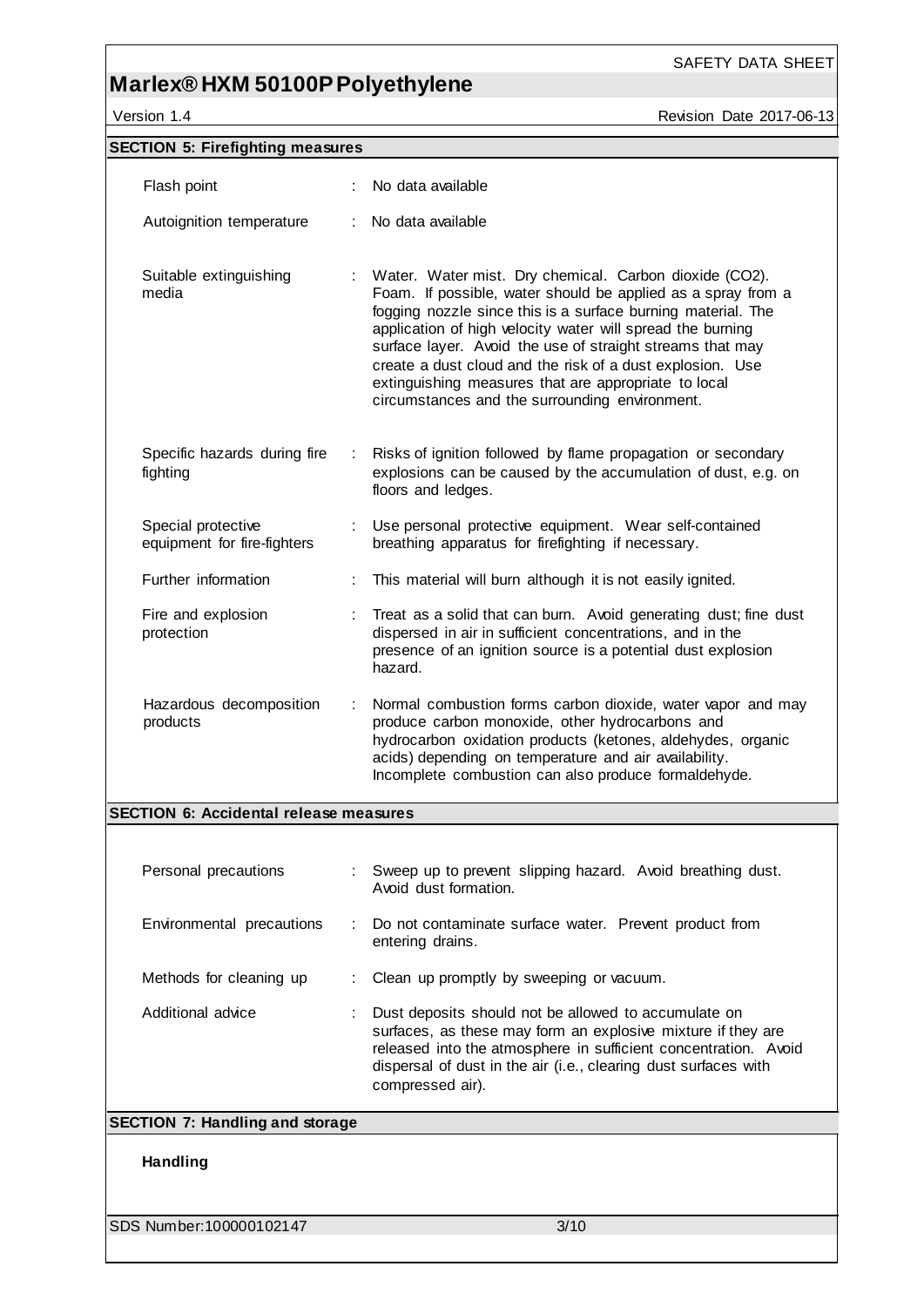### **Marlex® HXM 50100P Polyethylene**

| Version 1.4                                        |   | Revision Date 2017-06-13                                                                                                                                                                                                                                                                                                                                                                                                                                                                                                                                                                                                                                                                                                                         |
|----------------------------------------------------|---|--------------------------------------------------------------------------------------------------------------------------------------------------------------------------------------------------------------------------------------------------------------------------------------------------------------------------------------------------------------------------------------------------------------------------------------------------------------------------------------------------------------------------------------------------------------------------------------------------------------------------------------------------------------------------------------------------------------------------------------------------|
| Advice on safe handling                            | ÷ | Use good housekeeping for safe handling of the product.<br>Keep out of water sources and sewers.                                                                                                                                                                                                                                                                                                                                                                                                                                                                                                                                                                                                                                                 |
|                                                    |   | Spilled pellets and powders may create a slipping hazard.                                                                                                                                                                                                                                                                                                                                                                                                                                                                                                                                                                                                                                                                                        |
|                                                    |   | Electrostatic charge may accumulate and create a hazardous<br>condition when handling this material. To minimize this hazard,<br>bonding and grounding may be necessary, but may not by<br>themselves be sufficient. At elevated temperatures (>350°F,<br>>177°C), polyethylene can release vapors and gases, which<br>are irritating to the mucous membranes of the eyes, mouth,<br>throat, and lungs. These substances may include<br>acetaldehyde, acetone, acetic acid, formic acid, formaldehyde<br>and acrolein. Based on animal data and limited<br>epidemiological evidence, formaldehyde has been listed as a<br>carcinogen. Following all recommendations within this SDS<br>should minimize exposure to thermal processing emissions. |
| Advice on protection<br>against fire and explosion |   | Treat as a solid that can burn. Avoid generating dust; fine dust<br>dispersed in air in sufficient concentrations, and in the<br>presence of an ignition source is a potential dust explosion<br>hazard.                                                                                                                                                                                                                                                                                                                                                                                                                                                                                                                                         |
| <b>Storage</b>                                     |   |                                                                                                                                                                                                                                                                                                                                                                                                                                                                                                                                                                                                                                                                                                                                                  |
| Requirements for storage<br>areas and containers   |   | Keep in a dry place. Keep in a well-ventilated place.                                                                                                                                                                                                                                                                                                                                                                                                                                                                                                                                                                                                                                                                                            |
| Advice on common storage                           |   | Do not store together with oxidizing and self-igniting products.                                                                                                                                                                                                                                                                                                                                                                                                                                                                                                                                                                                                                                                                                 |
|                                                    |   |                                                                                                                                                                                                                                                                                                                                                                                                                                                                                                                                                                                                                                                                                                                                                  |

#### **SECTION 8: Exposure controls/personal protection**

#### **Engineering measures**

Consider the potential hazards of this material (see Section 2), applicable exposure limits, job activities, and other substances in the work place when designing engineering controls and selecting personal protective equipment. If engineering controls or work practices are not adequate to prevent exposure to harmful levels of this material, the personal protective equipment listed below is recommended. The user should read and understand all instructions and limitations supplied with the equipment since protection is usually provided for a limited time or under certain circumstances.

#### **Personal protective equipment**

| Respiratory protection   | : No respiratory protection is normally required. If heated<br>material generates vapor or fumes that are not adequately<br>controlled by ventilation, wear an appropriate respirator. Use<br>the following elements for air-purifying respirators: Organic<br>Vapor and Formaldehyde. Use a positive pressure, air-<br>supplying respirator if there is potential for uncontrolled<br>release, exposure levels are not known, or other circumstances<br>where air-purifying respirators may not provide adequate<br>protection. Dust safety masks are recommended when the<br>dust concentration is excessive. |
|--------------------------|-----------------------------------------------------------------------------------------------------------------------------------------------------------------------------------------------------------------------------------------------------------------------------------------------------------------------------------------------------------------------------------------------------------------------------------------------------------------------------------------------------------------------------------------------------------------------------------------------------------------|
| Eye protection           | : Use of safety glasses with side shields for solid handling is<br>good industrial practice. If this material is heated, wear                                                                                                                                                                                                                                                                                                                                                                                                                                                                                   |
| SDS Number: 100000102147 | 4/10                                                                                                                                                                                                                                                                                                                                                                                                                                                                                                                                                                                                            |
|                          |                                                                                                                                                                                                                                                                                                                                                                                                                                                                                                                                                                                                                 |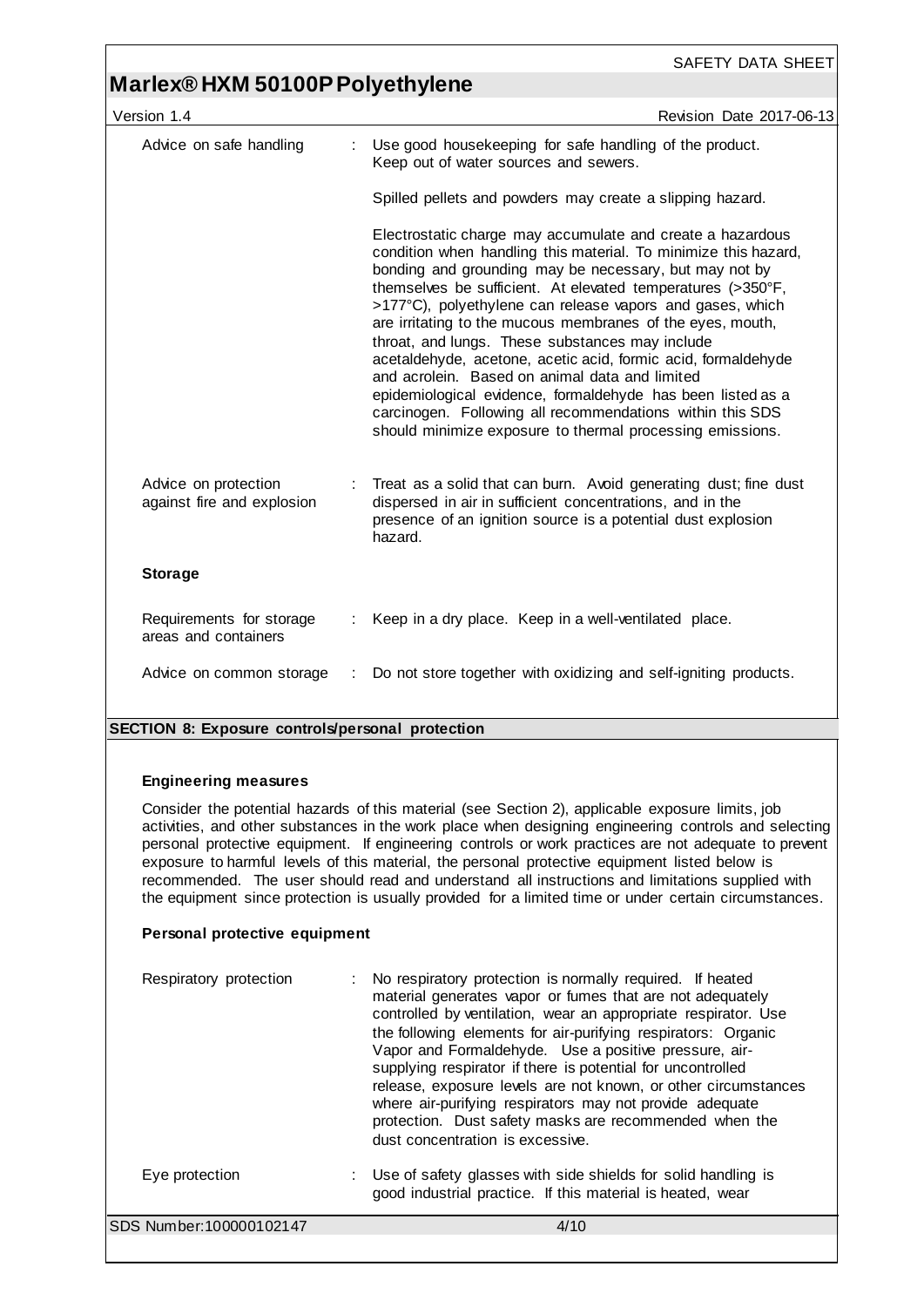| Version 1.4                                           | Revision Date 2017-06-13                                                                                                                                                                                                                                                                                                                                                                                   |
|-------------------------------------------------------|------------------------------------------------------------------------------------------------------------------------------------------------------------------------------------------------------------------------------------------------------------------------------------------------------------------------------------------------------------------------------------------------------------|
|                                                       | chemical goggles or safety glasses with side shields or a face<br>shield. If there is potential for dust, use chemical goggles.                                                                                                                                                                                                                                                                            |
| Skin and body protection                              | At ambient temperatures use of clean and protective clothing is<br>good industrial practice. If the material is heated or molten,<br>wear thermally insulated, heat-resistant gloves that are able to<br>withstand the temperature of the molten product. If this<br>material is heated, wear insulated clothing to prevent skin<br>contact if engineering controls or work practices are not<br>adequate. |
| <b>SECTION 9: Physical and chemical properties</b>    |                                                                                                                                                                                                                                                                                                                                                                                                            |
| Information on basic physical and chemical properties |                                                                                                                                                                                                                                                                                                                                                                                                            |
| Appearance                                            |                                                                                                                                                                                                                                                                                                                                                                                                            |
| Form                                                  | Pellets                                                                                                                                                                                                                                                                                                                                                                                                    |
| Physical state<br>Color                               | Solid<br>Opaque                                                                                                                                                                                                                                                                                                                                                                                            |
| Odor                                                  | Mild to no odor                                                                                                                                                                                                                                                                                                                                                                                            |
| Odor Threshold                                        | No data available                                                                                                                                                                                                                                                                                                                                                                                          |
| Safety data                                           |                                                                                                                                                                                                                                                                                                                                                                                                            |
| Flash point                                           | : No data available                                                                                                                                                                                                                                                                                                                                                                                        |
| Lower explosion limit                                 | : Not applicable                                                                                                                                                                                                                                                                                                                                                                                           |
| Upper explosion limit                                 | Not applicable                                                                                                                                                                                                                                                                                                                                                                                             |
| Autoignition temperature                              | : No data available                                                                                                                                                                                                                                                                                                                                                                                        |
| Thermal decomposition                                 | : Low molecular weight hydrocarbons, alcohols, aldehydes,<br>acids and ketones can be formed during thermal processing.                                                                                                                                                                                                                                                                                    |
| pH                                                    | Not applicable                                                                                                                                                                                                                                                                                                                                                                                             |
| Melting point/range                                   | : 90 - 140 °C (194 - 284 °F)                                                                                                                                                                                                                                                                                                                                                                               |
| Freezing point                                        | Not applicable                                                                                                                                                                                                                                                                                                                                                                                             |
| Initial boiling point and boiling                     | : Not applicable                                                                                                                                                                                                                                                                                                                                                                                           |
| range<br>Vapor pressure                               | : Not applicable                                                                                                                                                                                                                                                                                                                                                                                           |
| Relative density                                      | Not applicable                                                                                                                                                                                                                                                                                                                                                                                             |
| Density                                               | 0.91 - 0.97 g/cm3                                                                                                                                                                                                                                                                                                                                                                                          |
| Water solubility                                      | Negligible                                                                                                                                                                                                                                                                                                                                                                                                 |
| Partition coefficient: n-<br>octanol/water            | : No data available                                                                                                                                                                                                                                                                                                                                                                                        |
| Solubility in other solvents                          | : No data available                                                                                                                                                                                                                                                                                                                                                                                        |
| SDS Number: 100000102147                              | 5/10                                                                                                                                                                                                                                                                                                                                                                                                       |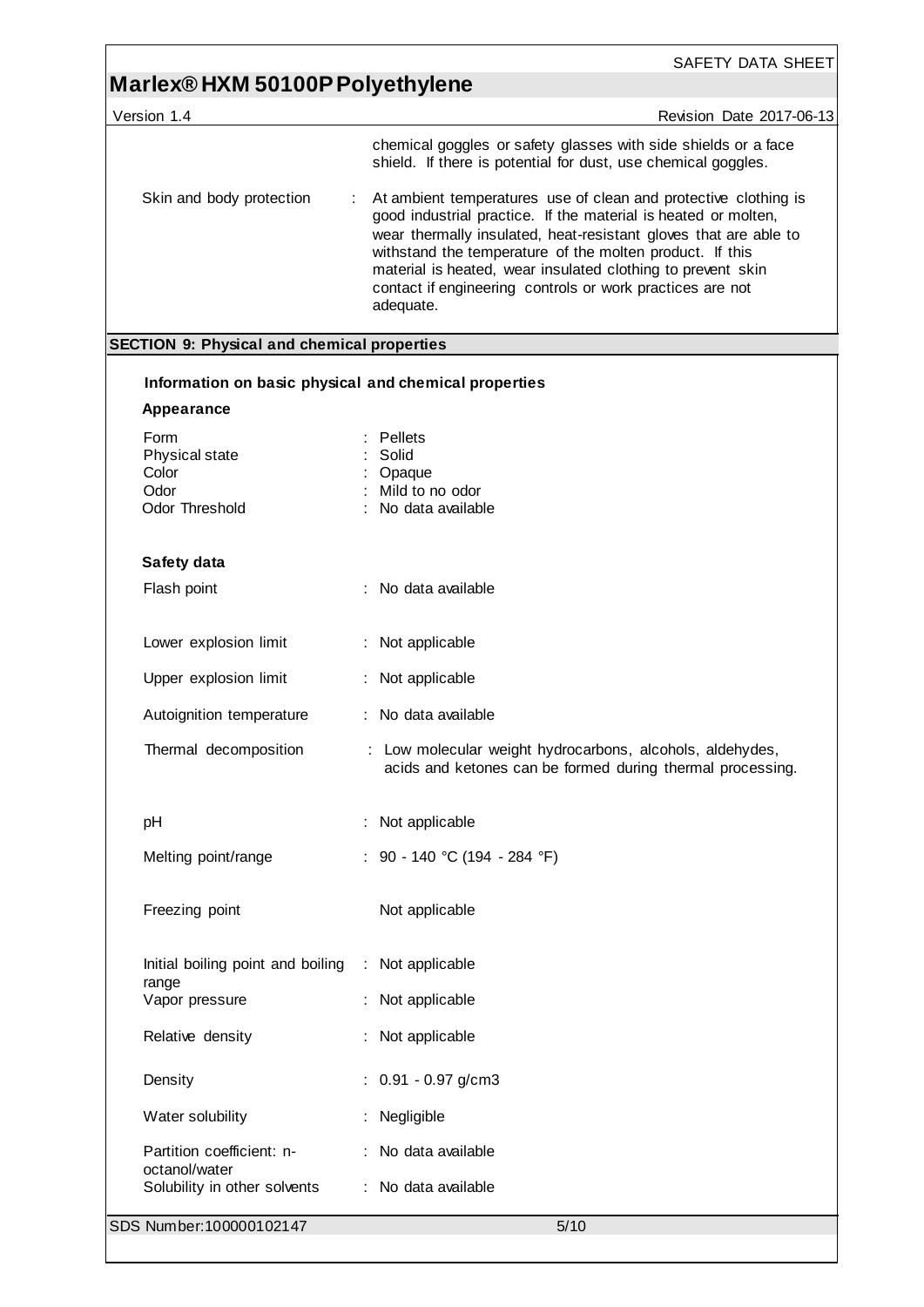| Marlex®HXM 50100P Polyethylene<br>Version 1.4<br>Revision Date 2017-06-13<br>: Not applicable<br>Viscosity, dynamic<br>Viscosity, kinematic<br>: Not applicable<br>Relative vapor density<br>: Not applicable<br>Evaporation rate<br>: Not applicable<br><b>SECTION 10: Stability and reactivity</b><br>Reactivity<br>This material is considered non-reactive under normal<br>ambient and anticipated storage and handling conditions of<br>temperature and pressure.<br>This material is considered stable under normal ambient and<br>Chemical stability<br>anticipated storage and handling conditions of temperature<br>and pressure.<br>Possibility of hazardous reactions<br>Conditions to avoid<br>: Avoid prolonged storage at elevated temperature.<br>Materials to avoid<br>: Avoid contact with strong oxidizing agents.<br>Thermal decomposition<br>: Low molecular weight hydrocarbons, alcohols, aldehydes,<br>acids and ketones can be formed during thermal processing.<br>Hazardous decomposition<br>: Normal combustion forms carbon dioxide, water vapor and<br>may produce carbon monoxide, other hydrocarbons and<br>products<br>hydrocarbon oxidation products (ketones, aldehydes, organic<br>acids) depending on temperature and air availability.<br>Incomplete combustion can also produce formaldehyde.<br>Other data<br>: No decomposition if stored and applied as directed.<br><b>SECTION 11: Toxicological information</b><br>Marlex® HXM 50100P Polyethylene<br><b>Acute oral toxicity</b><br>: Presumed Not Toxic<br>Marlex® HXM 50100P Polyethylene<br><b>Acute inhalation toxicity Figure 1: Presumed Not Toxic</b><br>Marlex® HXM 50100P Polyethylene<br><b>Acute dermal toxicity Careford Exercise Secure Acute dermal toxicity</b> Figures 2. Presumed Not Toxic<br>Marlex® HXM 50100P Polyethylene<br>: No skin irritation<br><b>Skin irritation</b><br>6/10 |                          | SAFETY DATA SHEET |  |  |
|------------------------------------------------------------------------------------------------------------------------------------------------------------------------------------------------------------------------------------------------------------------------------------------------------------------------------------------------------------------------------------------------------------------------------------------------------------------------------------------------------------------------------------------------------------------------------------------------------------------------------------------------------------------------------------------------------------------------------------------------------------------------------------------------------------------------------------------------------------------------------------------------------------------------------------------------------------------------------------------------------------------------------------------------------------------------------------------------------------------------------------------------------------------------------------------------------------------------------------------------------------------------------------------------------------------------------------------------------------------------------------------------------------------------------------------------------------------------------------------------------------------------------------------------------------------------------------------------------------------------------------------------------------------------------------------------------------------------------------------------------------------------------------------------------------------------------------------------------------------------------------------------------|--------------------------|-------------------|--|--|
|                                                                                                                                                                                                                                                                                                                                                                                                                                                                                                                                                                                                                                                                                                                                                                                                                                                                                                                                                                                                                                                                                                                                                                                                                                                                                                                                                                                                                                                                                                                                                                                                                                                                                                                                                                                                                                                                                                      |                          |                   |  |  |
|                                                                                                                                                                                                                                                                                                                                                                                                                                                                                                                                                                                                                                                                                                                                                                                                                                                                                                                                                                                                                                                                                                                                                                                                                                                                                                                                                                                                                                                                                                                                                                                                                                                                                                                                                                                                                                                                                                      |                          |                   |  |  |
|                                                                                                                                                                                                                                                                                                                                                                                                                                                                                                                                                                                                                                                                                                                                                                                                                                                                                                                                                                                                                                                                                                                                                                                                                                                                                                                                                                                                                                                                                                                                                                                                                                                                                                                                                                                                                                                                                                      |                          |                   |  |  |
|                                                                                                                                                                                                                                                                                                                                                                                                                                                                                                                                                                                                                                                                                                                                                                                                                                                                                                                                                                                                                                                                                                                                                                                                                                                                                                                                                                                                                                                                                                                                                                                                                                                                                                                                                                                                                                                                                                      |                          |                   |  |  |
|                                                                                                                                                                                                                                                                                                                                                                                                                                                                                                                                                                                                                                                                                                                                                                                                                                                                                                                                                                                                                                                                                                                                                                                                                                                                                                                                                                                                                                                                                                                                                                                                                                                                                                                                                                                                                                                                                                      |                          |                   |  |  |
|                                                                                                                                                                                                                                                                                                                                                                                                                                                                                                                                                                                                                                                                                                                                                                                                                                                                                                                                                                                                                                                                                                                                                                                                                                                                                                                                                                                                                                                                                                                                                                                                                                                                                                                                                                                                                                                                                                      |                          |                   |  |  |
|                                                                                                                                                                                                                                                                                                                                                                                                                                                                                                                                                                                                                                                                                                                                                                                                                                                                                                                                                                                                                                                                                                                                                                                                                                                                                                                                                                                                                                                                                                                                                                                                                                                                                                                                                                                                                                                                                                      |                          |                   |  |  |
|                                                                                                                                                                                                                                                                                                                                                                                                                                                                                                                                                                                                                                                                                                                                                                                                                                                                                                                                                                                                                                                                                                                                                                                                                                                                                                                                                                                                                                                                                                                                                                                                                                                                                                                                                                                                                                                                                                      |                          |                   |  |  |
|                                                                                                                                                                                                                                                                                                                                                                                                                                                                                                                                                                                                                                                                                                                                                                                                                                                                                                                                                                                                                                                                                                                                                                                                                                                                                                                                                                                                                                                                                                                                                                                                                                                                                                                                                                                                                                                                                                      |                          |                   |  |  |
|                                                                                                                                                                                                                                                                                                                                                                                                                                                                                                                                                                                                                                                                                                                                                                                                                                                                                                                                                                                                                                                                                                                                                                                                                                                                                                                                                                                                                                                                                                                                                                                                                                                                                                                                                                                                                                                                                                      |                          |                   |  |  |
|                                                                                                                                                                                                                                                                                                                                                                                                                                                                                                                                                                                                                                                                                                                                                                                                                                                                                                                                                                                                                                                                                                                                                                                                                                                                                                                                                                                                                                                                                                                                                                                                                                                                                                                                                                                                                                                                                                      |                          |                   |  |  |
|                                                                                                                                                                                                                                                                                                                                                                                                                                                                                                                                                                                                                                                                                                                                                                                                                                                                                                                                                                                                                                                                                                                                                                                                                                                                                                                                                                                                                                                                                                                                                                                                                                                                                                                                                                                                                                                                                                      |                          |                   |  |  |
|                                                                                                                                                                                                                                                                                                                                                                                                                                                                                                                                                                                                                                                                                                                                                                                                                                                                                                                                                                                                                                                                                                                                                                                                                                                                                                                                                                                                                                                                                                                                                                                                                                                                                                                                                                                                                                                                                                      |                          |                   |  |  |
|                                                                                                                                                                                                                                                                                                                                                                                                                                                                                                                                                                                                                                                                                                                                                                                                                                                                                                                                                                                                                                                                                                                                                                                                                                                                                                                                                                                                                                                                                                                                                                                                                                                                                                                                                                                                                                                                                                      |                          |                   |  |  |
|                                                                                                                                                                                                                                                                                                                                                                                                                                                                                                                                                                                                                                                                                                                                                                                                                                                                                                                                                                                                                                                                                                                                                                                                                                                                                                                                                                                                                                                                                                                                                                                                                                                                                                                                                                                                                                                                                                      |                          |                   |  |  |
|                                                                                                                                                                                                                                                                                                                                                                                                                                                                                                                                                                                                                                                                                                                                                                                                                                                                                                                                                                                                                                                                                                                                                                                                                                                                                                                                                                                                                                                                                                                                                                                                                                                                                                                                                                                                                                                                                                      |                          |                   |  |  |
|                                                                                                                                                                                                                                                                                                                                                                                                                                                                                                                                                                                                                                                                                                                                                                                                                                                                                                                                                                                                                                                                                                                                                                                                                                                                                                                                                                                                                                                                                                                                                                                                                                                                                                                                                                                                                                                                                                      |                          |                   |  |  |
|                                                                                                                                                                                                                                                                                                                                                                                                                                                                                                                                                                                                                                                                                                                                                                                                                                                                                                                                                                                                                                                                                                                                                                                                                                                                                                                                                                                                                                                                                                                                                                                                                                                                                                                                                                                                                                                                                                      |                          |                   |  |  |
|                                                                                                                                                                                                                                                                                                                                                                                                                                                                                                                                                                                                                                                                                                                                                                                                                                                                                                                                                                                                                                                                                                                                                                                                                                                                                                                                                                                                                                                                                                                                                                                                                                                                                                                                                                                                                                                                                                      |                          |                   |  |  |
|                                                                                                                                                                                                                                                                                                                                                                                                                                                                                                                                                                                                                                                                                                                                                                                                                                                                                                                                                                                                                                                                                                                                                                                                                                                                                                                                                                                                                                                                                                                                                                                                                                                                                                                                                                                                                                                                                                      |                          |                   |  |  |
|                                                                                                                                                                                                                                                                                                                                                                                                                                                                                                                                                                                                                                                                                                                                                                                                                                                                                                                                                                                                                                                                                                                                                                                                                                                                                                                                                                                                                                                                                                                                                                                                                                                                                                                                                                                                                                                                                                      |                          |                   |  |  |
|                                                                                                                                                                                                                                                                                                                                                                                                                                                                                                                                                                                                                                                                                                                                                                                                                                                                                                                                                                                                                                                                                                                                                                                                                                                                                                                                                                                                                                                                                                                                                                                                                                                                                                                                                                                                                                                                                                      |                          |                   |  |  |
|                                                                                                                                                                                                                                                                                                                                                                                                                                                                                                                                                                                                                                                                                                                                                                                                                                                                                                                                                                                                                                                                                                                                                                                                                                                                                                                                                                                                                                                                                                                                                                                                                                                                                                                                                                                                                                                                                                      | SDS Number: 100000102147 |                   |  |  |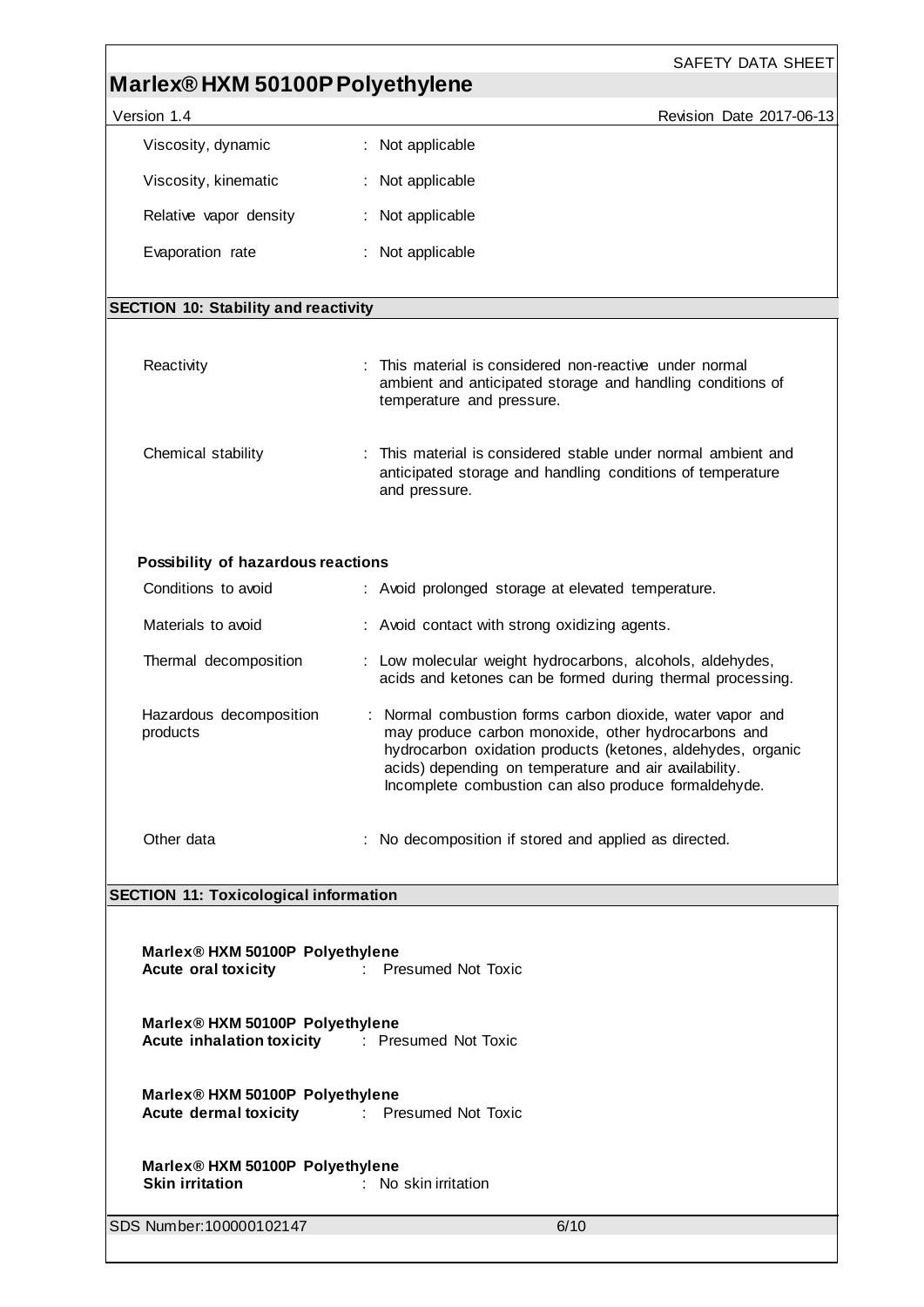Version 1.4 **Version 1.4** Revision Date 2017-06-13

| Marlex® HXM 50100P Polyethylene<br>Eye irritation                                                                                                                                                                                                                                                                                                                                                                                                                                                                         | : No eye irritation                                                                                                                                                                                                                                                                                                                                                                                                                                                                                                                                                 |  |  |
|---------------------------------------------------------------------------------------------------------------------------------------------------------------------------------------------------------------------------------------------------------------------------------------------------------------------------------------------------------------------------------------------------------------------------------------------------------------------------------------------------------------------------|---------------------------------------------------------------------------------------------------------------------------------------------------------------------------------------------------------------------------------------------------------------------------------------------------------------------------------------------------------------------------------------------------------------------------------------------------------------------------------------------------------------------------------------------------------------------|--|--|
| Marlex® HXM 50100P Polyethylene<br><b>Sensitization</b>                                                                                                                                                                                                                                                                                                                                                                                                                                                                   | : Did not cause sensitization on laboratory animals.                                                                                                                                                                                                                                                                                                                                                                                                                                                                                                                |  |  |
| Marlex® HXM 50100P Polyethylene<br><b>Further information</b>                                                                                                                                                                                                                                                                                                                                                                                                                                                             | : This product contains POLYMERIZED OLEFINS. During<br>thermal processing $(>350^{\circ}F, >177^{\circ}C)$ polyolefins can release<br>vapors and gases (aldehydes, ketones and organic acids)<br>which are irritating to the mucous membranes of the eyes,<br>mouth, throat, and lungs. Generally these irritant effects are all<br>transitory. However, prolonged exposure to irritating off-gases<br>can lead to pulmonary edema. Formaldehyde (an aldehyde)<br>has been classified as a carcinogen based on animal data and<br>limited epidemiological evidence. |  |  |
| <b>SECTION 12: Ecological information</b>                                                                                                                                                                                                                                                                                                                                                                                                                                                                                 |                                                                                                                                                                                                                                                                                                                                                                                                                                                                                                                                                                     |  |  |
|                                                                                                                                                                                                                                                                                                                                                                                                                                                                                                                           |                                                                                                                                                                                                                                                                                                                                                                                                                                                                                                                                                                     |  |  |
| <b>Ecotoxicity effects</b>                                                                                                                                                                                                                                                                                                                                                                                                                                                                                                |                                                                                                                                                                                                                                                                                                                                                                                                                                                                                                                                                                     |  |  |
|                                                                                                                                                                                                                                                                                                                                                                                                                                                                                                                           | Elimination information (persistence and degradability)                                                                                                                                                                                                                                                                                                                                                                                                                                                                                                             |  |  |
| <b>Bioaccumulation</b>                                                                                                                                                                                                                                                                                                                                                                                                                                                                                                    | : Does not bioaccumulate.                                                                                                                                                                                                                                                                                                                                                                                                                                                                                                                                           |  |  |
| Mobility                                                                                                                                                                                                                                                                                                                                                                                                                                                                                                                  | : The product is insoluble and floats on water.                                                                                                                                                                                                                                                                                                                                                                                                                                                                                                                     |  |  |
| Biodegradability                                                                                                                                                                                                                                                                                                                                                                                                                                                                                                          | : This material is not expected to be readily biodegradable.                                                                                                                                                                                                                                                                                                                                                                                                                                                                                                        |  |  |
| <b>Ecotoxicology Assessment</b>                                                                                                                                                                                                                                                                                                                                                                                                                                                                                           |                                                                                                                                                                                                                                                                                                                                                                                                                                                                                                                                                                     |  |  |
| Additional ecological<br>information                                                                                                                                                                                                                                                                                                                                                                                                                                                                                      | : This material is not expected to be harmful to aquatic<br>organisms., Fish or birds may eat pellets which may obstruct<br>their digestive tracts.                                                                                                                                                                                                                                                                                                                                                                                                                 |  |  |
| <b>SECTION 13: Disposal considerations</b>                                                                                                                                                                                                                                                                                                                                                                                                                                                                                |                                                                                                                                                                                                                                                                                                                                                                                                                                                                                                                                                                     |  |  |
| The information in this SDS pertains only to the product as shipped.                                                                                                                                                                                                                                                                                                                                                                                                                                                      |                                                                                                                                                                                                                                                                                                                                                                                                                                                                                                                                                                     |  |  |
| Use material for its intended purpose or recycle if possible. This material, if it must be discarded,<br>may meet the criteria of a hazardous waste as defined by US EPA under RCRA (40 CFR 261) or<br>other State and local regulations. Measurement of certain physical properties and analysis for<br>regulated components may be necessary to make a correct determination. If this material is<br>classified as a hazardous waste, federal law requires disposal at a licensed hazardous waste<br>disposal facility. |                                                                                                                                                                                                                                                                                                                                                                                                                                                                                                                                                                     |  |  |

**SECTION 14: Transport information**

**The shipping descriptions shown here are for bulk shipments only, and may not apply to shipments in non-bulk packages (see regulatory definition).**

Consult the appropriate domestic or international mode-specific and quantity-specific Dangerous

SDS Number:100000102147 7/10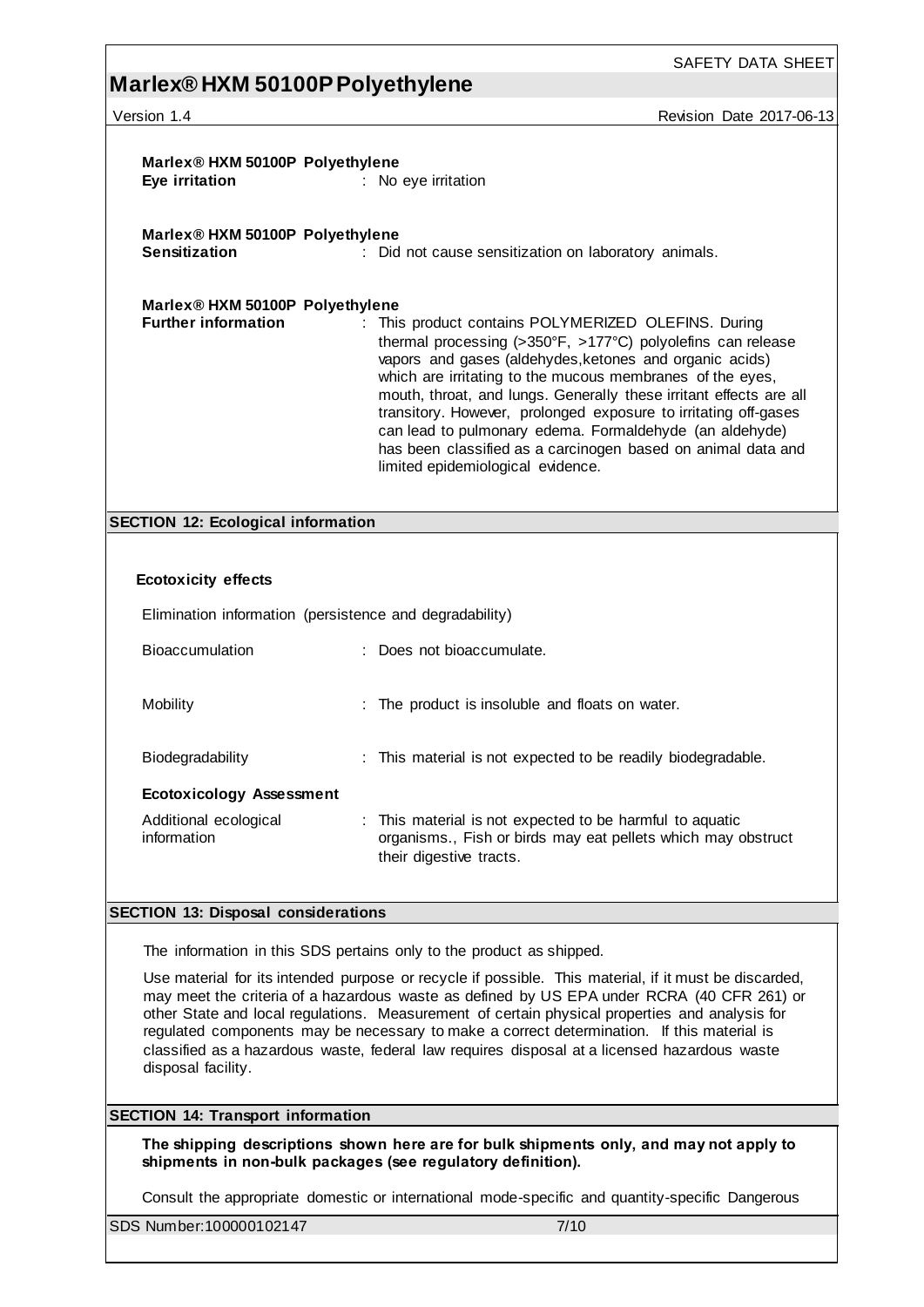# **Marlex® HXM 50100P Polyethylene**

| Version 1.4                                                                                                                                                                                                | Revision Date 2017-06-13                                                                                                                                                                                                                                                                                         |  |  |
|------------------------------------------------------------------------------------------------------------------------------------------------------------------------------------------------------------|------------------------------------------------------------------------------------------------------------------------------------------------------------------------------------------------------------------------------------------------------------------------------------------------------------------|--|--|
| bill of lading.                                                                                                                                                                                            | Goods Regulations for additional shipping description requirements (e.g., technical name or names,<br>etc.) Therefore, the information shown here, may not always agree with the bill of lading shipping<br>description for the material. Flashpoints for the material may vary slightly between the SDS and the |  |  |
| US DOT (UNITED STATES DEPARTMENT OF TRANSPORTATION)<br>TRANSPORTATION BY THIS AGENCY.                                                                                                                      | NOT REGULATED AS A HAZARDOUS MATERIAL OR DANGEROUS GOODS FOR                                                                                                                                                                                                                                                     |  |  |
| IMO / IMDG (INTERNATIONAL MARITIME DANGEROUS GOODS)<br>TRANSPORTATION BY THIS AGENCY.                                                                                                                      | NOT REGULATED AS A HAZARDOUS MATERIAL OR DANGEROUS GOODS FOR                                                                                                                                                                                                                                                     |  |  |
| IATA (INTERNATIONAL AIR TRANSPORT ASSOCIATION)<br>TRANSPORTATION BY THIS AGENCY.                                                                                                                           | NOT REGULATED AS A HAZARDOUS MATERIAL OR DANGEROUS GOODS FOR                                                                                                                                                                                                                                                     |  |  |
| ADR (AGREEMENT ON DANGEROUS GOODS BY ROAD (EUROPE))<br>TRANSPORTATION BY THIS AGENCY.                                                                                                                      | NOT REGULATED AS A HAZARDOUS MATERIAL OR DANGEROUS GOODS FOR                                                                                                                                                                                                                                                     |  |  |
| RID (REGULATIONS CONCERNING THE INTERNATIONAL TRANSPORT OF<br>DANGEROUS GOODS (EUROPE))<br>NOT REGULATED AS A HAZARDOUS MATERIAL OR DANGEROUS GOODS FOR<br>TRANSPORTATION BY THIS AGENCY.                  |                                                                                                                                                                                                                                                                                                                  |  |  |
| ADN (EUROPEAN AGREEMENT CONCERNING THE INTERNATIONAL CARRIAGE<br>OF DANGEROUS GOODS BY INLAND WATERWAYS)<br>NOT REGULATED AS A HAZARDOUS MATERIAL OR DANGEROUS GOODS FOR<br>TRANSPORTATION BY THIS AGENCY. |                                                                                                                                                                                                                                                                                                                  |  |  |
| Transport in bulk according to Annex II of MARPOL 73/78 and the IBC Code                                                                                                                                   |                                                                                                                                                                                                                                                                                                                  |  |  |
| <b>SECTION 15: Regulatory information</b>                                                                                                                                                                  |                                                                                                                                                                                                                                                                                                                  |  |  |
|                                                                                                                                                                                                            |                                                                                                                                                                                                                                                                                                                  |  |  |
| <b>Notification status</b>                                                                                                                                                                                 |                                                                                                                                                                                                                                                                                                                  |  |  |
| Europe REACH                                                                                                                                                                                               | On the inventory, or in compliance with the inventory                                                                                                                                                                                                                                                            |  |  |
| Switzerland CH INV                                                                                                                                                                                         | Not in compliance with the inventory                                                                                                                                                                                                                                                                             |  |  |
| United States of America (USA)                                                                                                                                                                             | On TSCA Inventory                                                                                                                                                                                                                                                                                                |  |  |
| <b>TSCA</b><br>Canada DSL                                                                                                                                                                                  | All components of this product are on the Canadian                                                                                                                                                                                                                                                               |  |  |
|                                                                                                                                                                                                            | <b>DSL</b>                                                                                                                                                                                                                                                                                                       |  |  |
| Australia AICS                                                                                                                                                                                             | On the inventory, or in compliance with the inventory                                                                                                                                                                                                                                                            |  |  |
| New Zealand NZIoC                                                                                                                                                                                          | On the inventory, or in compliance with the inventory                                                                                                                                                                                                                                                            |  |  |
| Japan ENCS                                                                                                                                                                                                 | On the inventory, or in compliance with the inventory                                                                                                                                                                                                                                                            |  |  |
| SDS Number: 100000102147                                                                                                                                                                                   | 8/10                                                                                                                                                                                                                                                                                                             |  |  |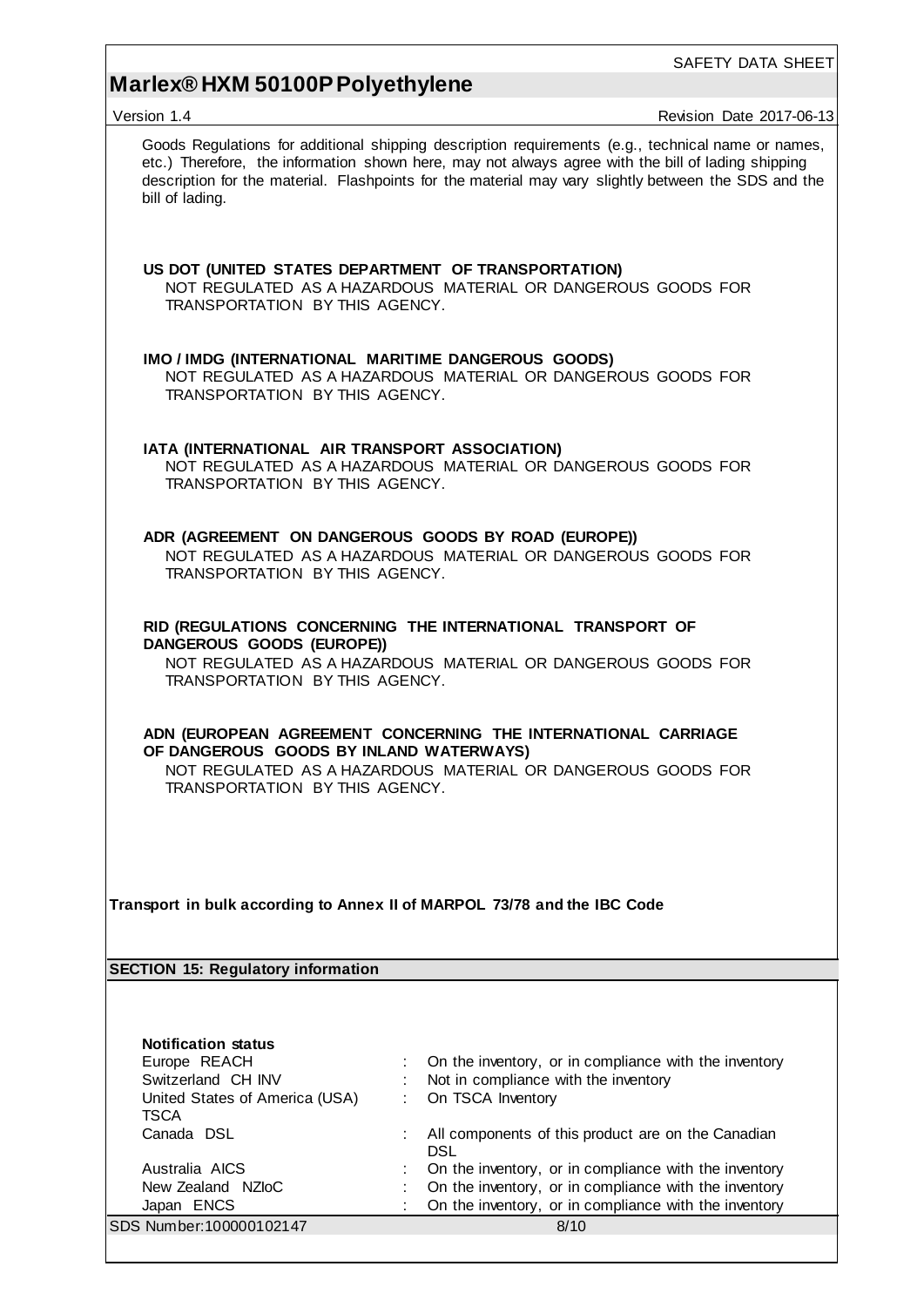Version 1.4 **News** President 2017-06-13

SAFETY DATA SHEET

Korea KECI : On the inventory, or in compliance with the inventory<br>Philippines PICCS : On the inventory, or in compliance with the inventory

- Philippines PICCS : On the inventory, or in compliance with the inventory<br>
China IECSC : On the inventory, or in compliance with the inventory : On the inventory, or in compliance with the inventory
	-

#### **SECTION 16: Other information**

**NFPA Classification** : Health Hazard: 0

Fire Hazard: 1 Reactivity Hazard: 0

#### **Further information**

Significant changes since the last version are highlighted in the margin. This version replaces all previous versions.

The information in this SDS pertains only to the product as shipped.

The information provided in this Safety Data Sheet is correct to the best of our knowledge, information and belief at the date of its publication. The information given is designed only as a guidance for safe handling, use, processing, storage, transportation, disposal and release and is not to be considered a warranty or quality specification. The information relates only to the specific material designated and may not be valid for such material used in combination with any other materials or in any process, unless specified in the text.

| <b>ACGIH</b>             | American Conference of                                             | LD50         | Lethal Dose 50%                                                   |
|--------------------------|--------------------------------------------------------------------|--------------|-------------------------------------------------------------------|
|                          | Government Industrial Hygienists                                   |              |                                                                   |
| <b>AICS</b>              | Australia, Inventory of Chemical                                   | LOAEL        | Lowest Observed Adverse Effect                                    |
|                          | <b>Substances</b>                                                  |              | Level                                                             |
| <b>DSL</b>               | Canada, Domestic Substances<br>List                                | <b>NFPA</b>  | National Fire Protection Agency                                   |
| <b>NDSL</b>              | Canada, Non-Domestic<br>Substances List                            | <b>NIOSH</b> | National Institute for Occupational<br>Safety & Health            |
| <b>CNS</b>               | Central Nervous System                                             | <b>NTP</b>   | National Toxicology Program                                       |
| CAS                      | <b>Chemical Abstract Service</b>                                   | <b>NZIOC</b> | New Zealand Inventory of<br>Chemicals                             |
| <b>EC50</b>              | <b>Effective Concentration</b>                                     | <b>NOAEL</b> | No Observable Adverse Effect<br>Level                             |
| <b>EC50</b>              | Effective Concentration 50%                                        | <b>NOEC</b>  | No Observed Effect Concentration                                  |
| <b>EGEST</b>             | <b>EOSCA Generic Exposure</b><br>Scenario Tool                     | <b>OSHA</b>  | Occupational Safety & Health<br>Administration                    |
| <b>EOSCA</b>             | <b>European Oilfield Specialty</b><br><b>Chemicals Association</b> | PEL          | Permissible Exposure Limit                                        |
| <b>EINECS</b>            | European Inventory of Existing<br><b>Chemical Substances</b>       | <b>PICCS</b> | Philippines Inventory of<br><b>Commercial Chemical Substances</b> |
| <b>MAK</b>               | Germany Maximum Concentration<br>Values                            | <b>PRNT</b>  | Presumed Not Toxic                                                |
| GHS                      | Globally Harmonized System                                         | <b>RCRA</b>  | <b>Resource Conservation Recovery</b><br>Act                      |
| $=$                      | <b>Greater Than or Equal To</b>                                    | <b>STEL</b>  | Short-term Exposure Limit                                         |
| <b>IC50</b>              | Inhibition Concentration 50%                                       | <b>SARA</b>  | Superfund Amendments and<br>Reauthorization Act.                  |
| <b>IARC</b>              | International Agency for Research<br>on Cancer                     | <b>TLV</b>   | Threshold Limit Value                                             |
| <b>IECSC</b>             | <b>Inventory of Existing Chemical</b><br>Substances in China       | <b>TWA</b>   | Time Weighted Average                                             |
| SDS Number: 100000102147 |                                                                    |              | 9/10                                                              |